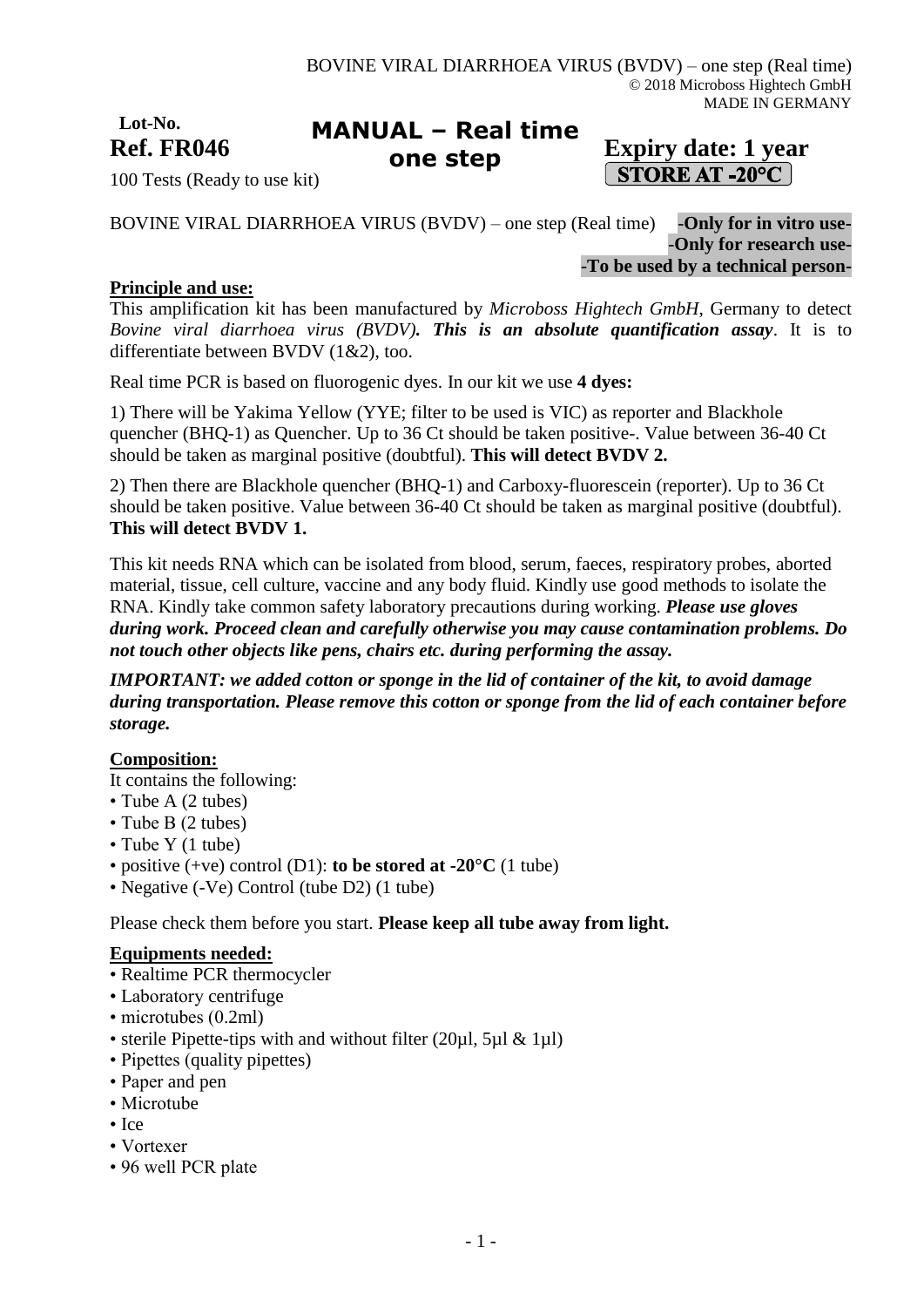## **Procedure:**

#### *ONCE AGAIN: VERY IMPORTANT ! PLEASE USE GLOVES ! DON'T TOUCH ANY OTHER OBJECTS, OTHERWISE THERE MAY BE RNASE CONTERMINATION DURING THIS PART.*

### **STEP A**

1. Kindly thaw one tube each: A, B, Y, D1 and D2. After thawing, kindly put the tubes at 4°C (as it is better). Store this at  $-20^{\circ}$ C, if it is not in use.

2. Mark your microtubes with a sample number, +ve Control and –ve Control. You can use 96 well microplate instead of tubes.



**TIP: Add 7µl A + 10µl B + + 1µl Y = 18µl per reaction. In case you want to run 10 reactions i.e. you need total 180µl, therefore you should mix 70µl of**  $A + 100\mu$ **l of**  $B + 10\mu$ **l of**  $Y = 180\mu$ **l from which you can take 18µl and add to each tube. This way you save time and hardware.**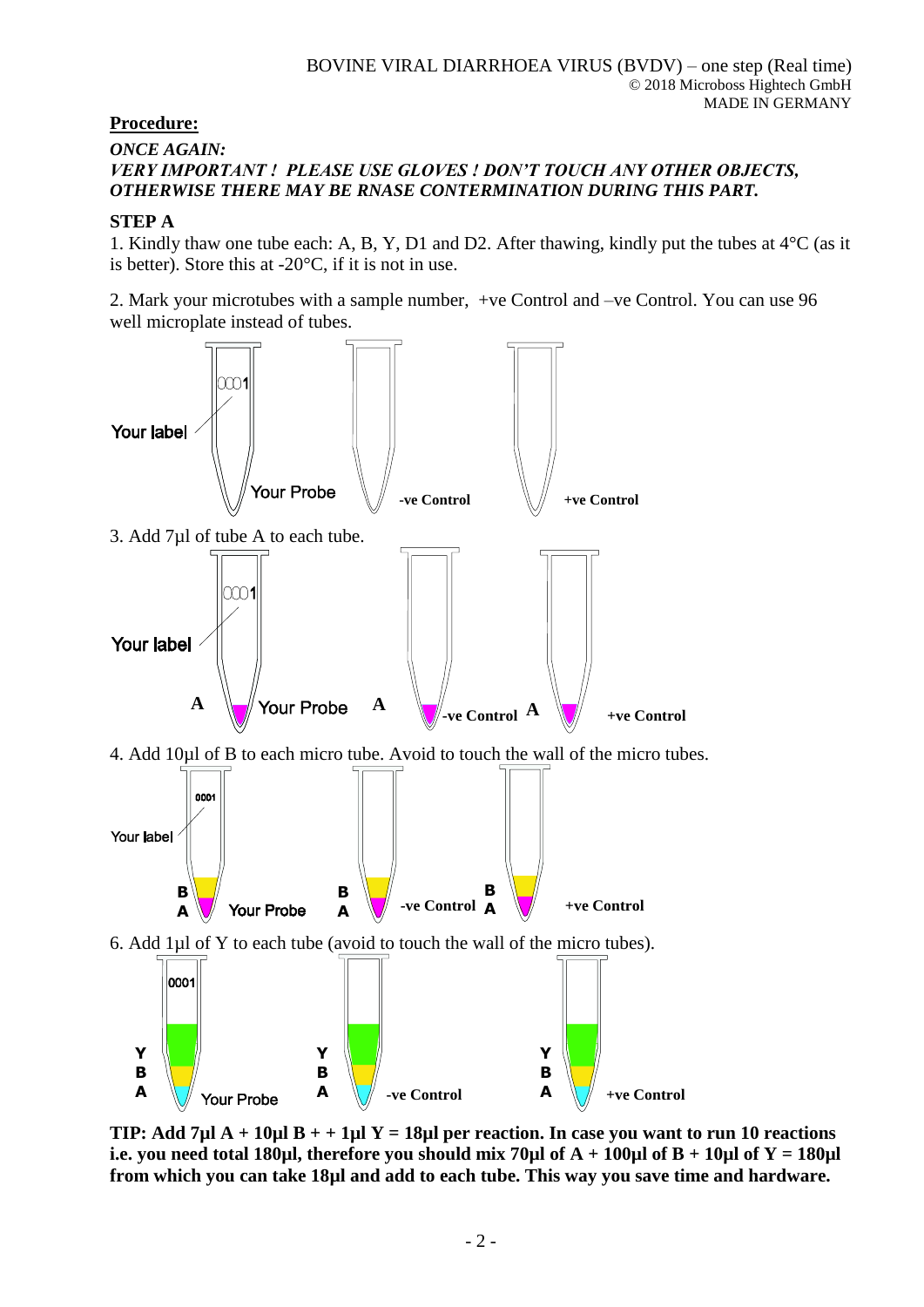7. Add 2µl of your RNA with sterile pipette-tip with filter to each micro tube according to your label except +Ve and -Ve (avoid touching the wall). **Use every time a new pipette tip** (for each sample) ! Mix it.



8. Use new pipette tip with filter. Add 2µl of tube D1. This is the positive control supplied with our kit. Mix it.



9. Use a new pipette tip. Add 2µl of –Ve (tube D2) to –Ve Control (don't touch the wall).Mix it.



10. Centrifuge all tubes for 20 sec. for 8000 rpm (this is not necessary but it is better).

11. Run the program of your thermocycler as followings: Kindly check whether you have added everything correctly as the level of the volume of each micro tube must be almost the same.



**You must use quencher and reporter dye to setup your software (see FAQ) and run the following program:**

- 1. 60 minutes at 42°C 10 minutes at 70°C
- 2. 15 seconds at  $95^{\circ}$ C  $\rightarrow x$  40 cycles 60 seconds at 60°C

Before you start the PCR program, kindly check whether tubes are closed properly. **Microtubes must be in contact with metal block** (important!). There should be no air or lose contact with metal block of thermocycler.